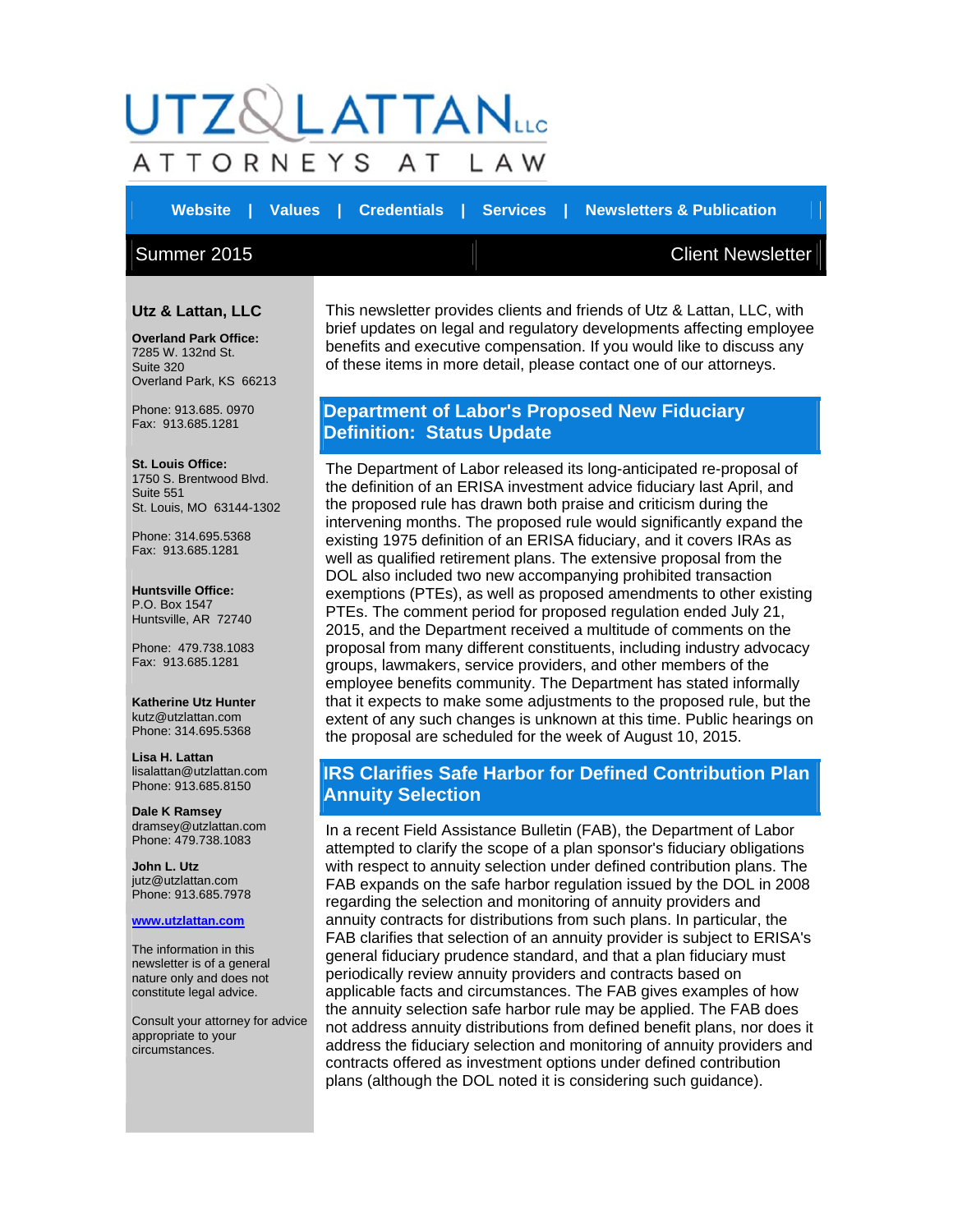### **Plan Sponsors Responsible for Hardship and Loan Documentation**

In guidance issued last April, the Internal Revenue Service reminded plan sponsors that they are responsible for maintaining appropriate documentation for plan loans and hardship distributions. The IRS emphasized that maintaining proper documentation for loans and hardship distributions is the plan sponsor's ultimate responsibility, even if a third party administrator (TPA) or recordkeeper is utilized to administer a plan and participant transactions. In particular, the IRS noted that electronic self-certification by a participant is not sufficient documentation for a hardship. The IRS also described the types of documentation that must be maintained for both loans and hardship distributions, in either paper or electronic format. A link to the IRS's guidance can be found here: http://www.irs.gov/Retirement-Plans/Its-Up-to-Plan-Sponsors-to-Track-Loans-Hardship-Distributions. Plan sponsors should review their TPA agreements and procedures to ensure that the proper documentation is maintained in case of an IRS audit.

## **Recent U.S. Supreme Court Decision on Same-Sex Marriage**

The United States Supreme Court ruled on June 26, 2015, in *Obergefell v. Hodges*, that the United States Constitution requires: (1) states to license same-sex marriages, and (2) states to recognize same-sex marriages lawfully licensed and performed in another state.The Court concluded that the right to marry is a fundamental right that is "inherent in the liberty of the person" and the Due Process and Equal Protection clauses of the Fourteenth Amendment prohibit states from depriving same-sex couples of this right and liberty.

The precise impact of the case on employee benefit plans is not yet known, but the impact on plans and plan sponsors will likely be minimal, at least in the realm of qualified retirement plans. This is because the Supreme Court previously ruled in 2013, in *United States v. Windsor*, that Section 3 of the Defense of Marriage Act was unconstitutional, and subsequent guidance from the Internal Revenue Service and Department of Labor clarified who a spouse is for purposes of federal laws governing employee benefit plans. As a consequence, many private employers began treating same-sex spouses the same as opposite-sex spouses for health and welfare plan coverage purposes, and they were required to do so with respect to many qualified retirement plan provisions.

One result of the *Obergefell* case is that there should no longer be a difference between federal and state taxation of benefits provided to same-sex spouses since all states must now permit same-sex marriages. This means employers should no longer impute state income tax for health benefits provided to same-sex spouses. Plan sponsors will need to carefully review applicable state law to determine what changes, if any, should be implemented and when such changes should be made. Additionally, employers who sponsor fully-insured health plans issued in states that prior to the *Obergefell* case prohibited same-sex marriages will now presumably be required to offer health coverage to same-sex spouses (if coverage is offered to opposite-sex spouses). Although plan sponsors of self-insured health plans are currently not required to cover same-sex spouses (or opposite-sex spouses), employers may risk facing discrimination lawsuits under federal and state laws if health coverage is denied to same-sex spouses, but is offered to opposite-sex spouses. This is true in part because of recent guidance from the Equal Employment Opportunity Commission ("EEOC") opining that Title VII of the Civil Rights Act of 1964 extends to discrimination based upon sexual orientation. The outcome of these possible employment discrimination lawsuits, though, remains unclear. It is also unclear how the recent Supreme Court case will ultimately impact domestic partnerships and civil unions. Employers who currently offer benefits to domestic partners or individuals in a civil union will want to consider whether to continue or discontinue such benefits.

## **IRS Closes the Window on Lump Sum Distributions to Participants in Pay Status**

On July 9, 2015, the Internal Revenue Service issued a notice indicating that it intends to amend the required minimum distribution (RMD) regulations to provide that defined benefit plans are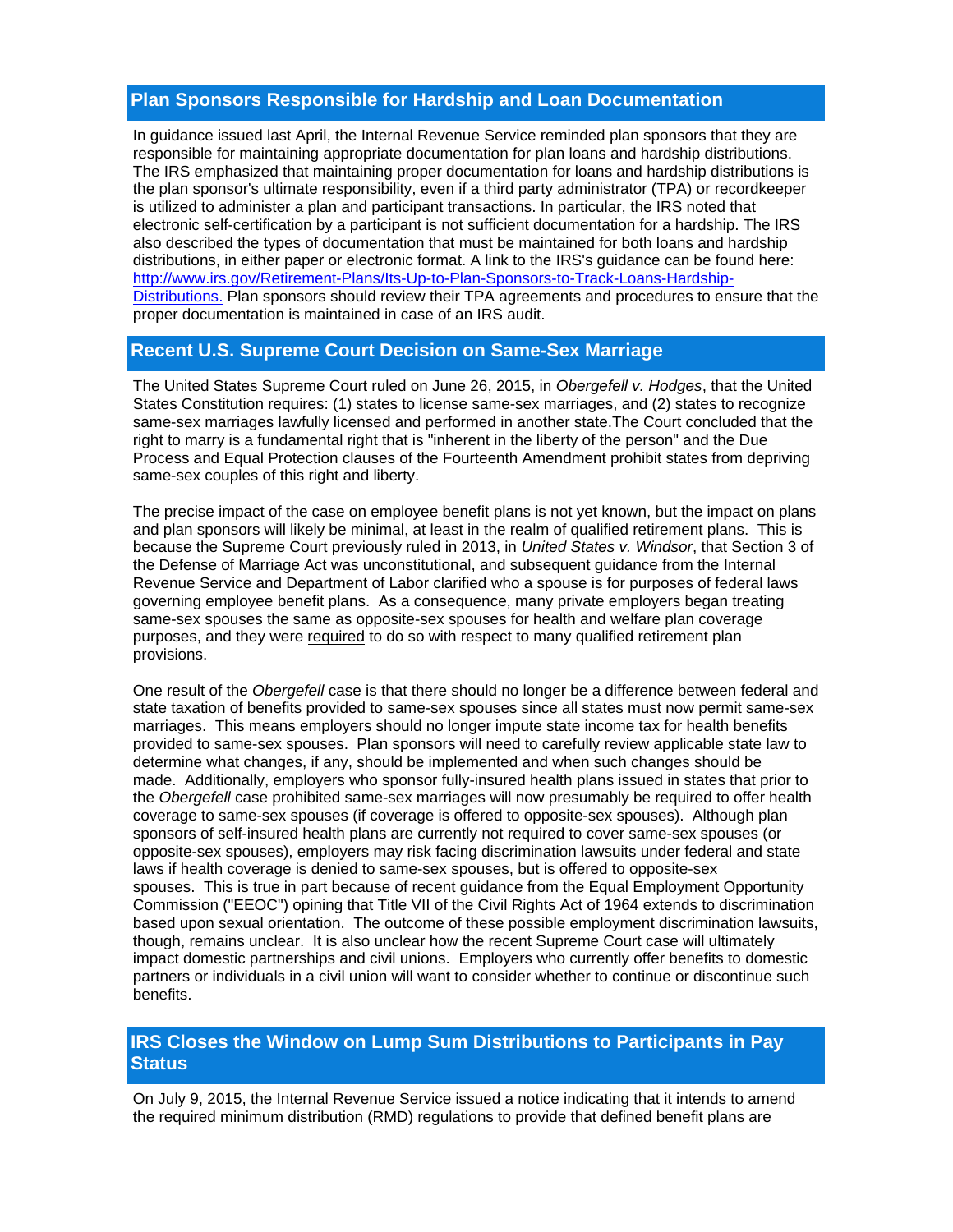generally prohibited from replacing annuities currently in pay status with lump sums or other accelerated forms of payment. The IRS had in the past issued private letter rulings approving plan amendments permitting participants in pay status to elect a lump sum "cash out" during a specified window period. In its recent notice, the IRS indicates that it has concluded that such lump sum windows are inconsistent with the intent of the RMD regulations. Thus, the IRS's notice effectively ends the availability of such windows for participants in pay status as of July 9, 2015 (but note that such lump sum windows still may be offered to participants not yet in pay status, and the notice includes exceptions for lump sum window programs adopted or approved prior to July 9, 2015). Proposed regulations are expected in the near future.

## **IRS Determination Letter Program to Be Significantly Reduced**

On July 16, 2015, the Internal Revenue Service announced that its determination letter program for individually designed retirement plans will be significantly reduced starting in 2017. "Cycle A" submissions - due by January 31, 2017 - will be the last filings accepted by the IRS under its current program. (Cycle E submissions due by January 31, 2016, are still open, as well.) Currently, the IRS accepts determination letter applications on individually designed plans every five years, based on employer tax ID numbers. This "cycle" system has been in place since 2005, but recent IRS budget cuts and limited resources have prompted the IRS to reevaluate the determination letter program. Going forward, the IRS will review newly-adopted individually designed plans, as well as terminating plans. Filings may also be accepted in other limited circumstances to be determined based on future IRS and Treasury guidance. In connection with this announcement, the IRS indicated it is considering alternative ways for plan sponsors to comply with qualified plan document requirements, including model amendments.

## **Department of Labor Expresses Concerns about Quality of Retirement Plan Audits**

A recent report from the Department of Labor found that 39% of the Form 5500 audits it studied included significant deficiencies in one or more generally accepted auditing standards. The DOL made a number of recommendations to address the report's findings, including: (1) The DOL plans to focus its enforcement resources on smaller audit firms that undertake audits of plans with large assets. The DOL also intends to work with national accountancy and CPA associations to increase investigations and sanctions for CPAs who perform poor work. (2) The DOL recommends repealing the limited-scope audit exception and establishing DOL standards to address the unique financial reporting issues of employee benefit plans. (3) The DOL plans to work with accountancy associations to provide training, education, and licensing to CPAs who audit benefit plans.

Plan sponsors may wish to carefully consider the DOL's findings when selecting or working with an auditor. The DOL has other resources available to plan sponsors, including Selecting an Auditor for Your Employee Benefit Plan. See: http://www.dol.gov/ebsa/publications/selectinganauditor.html

## **New Trade Act May Impact Health Plans**

Congress recently passed the Trade Preferences Extension Act of 2015, an Act which - among other things - could modestly impact employer-sponsored health plans. The Act reinstates the "health coverage tax credit," which is a credit equal to 72.5% of the amount paid by an eligible individual for qualified health coverage, including COBRA coverage. An individual may be eligible for the tax credit if he or she lost his or her job (or had hours reduced) as a result of increased imports and is receiving a "trade readjustment allowance" or similar government assistance. The tax credit previously expired December 31, 2013, but the Act reinstated it retroactive to January 1, 2014.

Although the health coverage tax credit was not widely utilized in the past, employers do need to be aware of the Act for two reasons: First, COBRA notices may need to be updated to reference the credit. Second, plan sponsors should be aware that the COBRA rule provides for a second opportunity to elect COBRA for individuals who lost health coverage due to a termination of